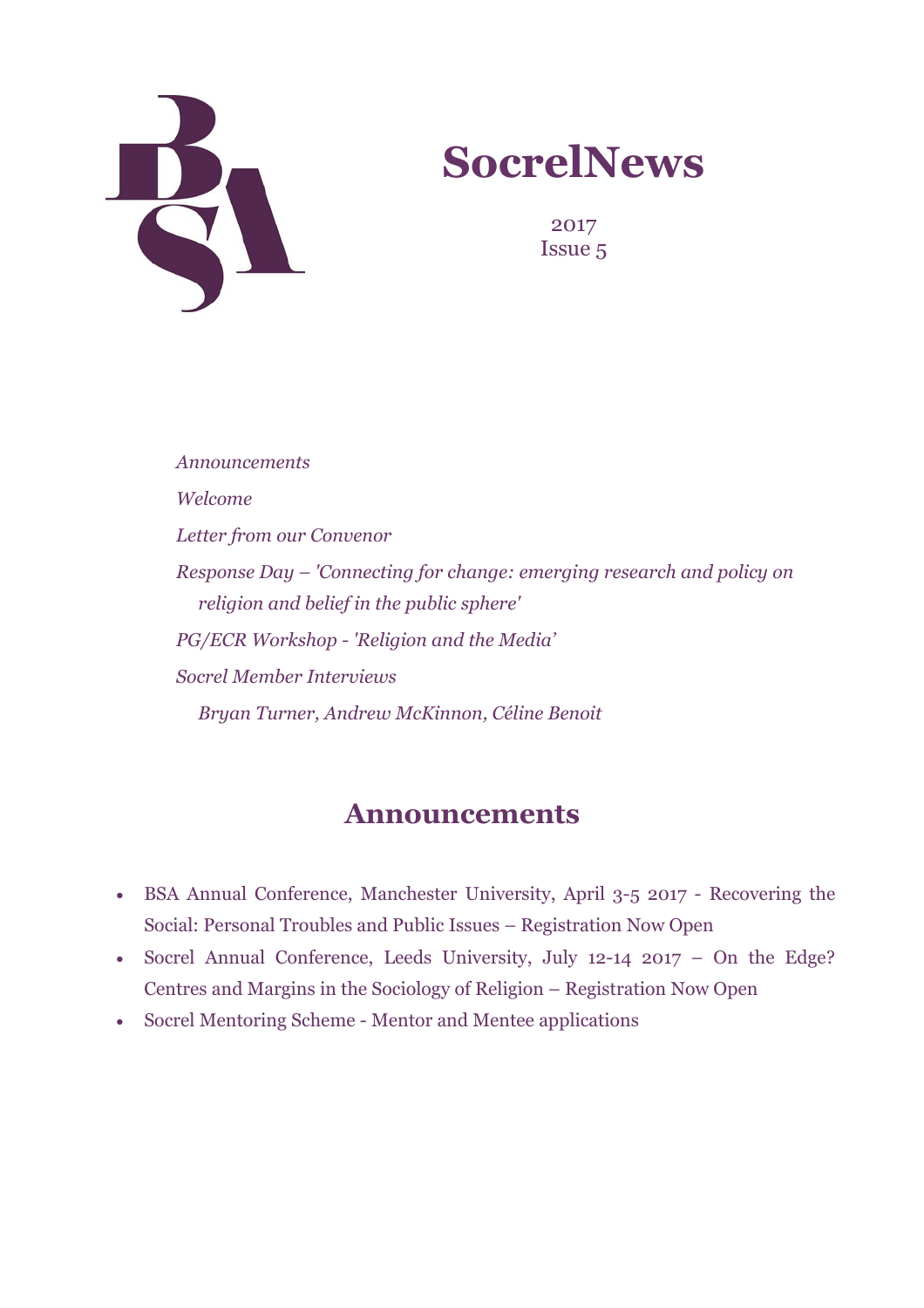## **Welcome**

The Chinese curse, 'May you live in interesting times', will give sociologists of religion particular pause for thought. Intense diversity alongside growing inequality look set to play out in an unsettled near future. The predictive power of sociology will be much tested. Its interpretive power too will be much in demand, especially in relation to religion and belief, as migration and globalisation are reshaped under powerful movements of resistance to the 'other'. These same forces are playing out in their own ways nearer to home, in our own university sector, as in every other. Marketisation and consumerisation are changing us. Nationalism and popularism may be emerging social forces, but education and research remain strong too. How will the clashes that are underway affect our discipline and its scholars? What conceptual preoccupations and practical impacts will continue and emerge? After the twists and turns of 2016, how will sociology of religion respond? We look forward to seeing them emerge.

Shanon Shah's thought provoking piece (below) as outgoing convenor reflects many of the issues, and we're so grateful to him for his excellent contributions - here and in his short time with us as convenor.

In the meantime our activities continue apace. The Socrel Response Day "Connecting for change: emerging research and policy on religion and belief in the public sphere" was held in October 2016 at the BSA Meeting Room in Imperial Wharf. Speakers including Professor Tariq Modood (University of Bristol), Dr Erica Howard (Middlesex University), Sandra Maurer (Goldsmiths University), Celine Benoit (Aston University), Katie Gaddini (University of Cambridge), Dr Andrew Orton (Durham University), Professor Hazel Bryan (University of Gloucestershire), Dr Lynn Revel (Canterbury Christ Church University), and Jo Bryant (Cardiff University) together explored the opportunities and challenges faced in furthering our understanding of the intersections of policy and religion in the UK today.

November 2016 also saw the Postgraduate and Early Career Scholar study day exploring developments in the relationship between religion and the media, including recent research and ethical conduct in the field as well as ways of acquiring practical skills for media engagement as a scholar. Speakers included Professor Reina Lewis (London College of Fashion) and Michael Wakelin (University of Cambridge).

The Socrel stream plenaries at this year's BSA Annual Conference at Manchester University will be delivered by Professor Jolyon Mitchell (University of Edinburgh), Dr Abby Day (Goldsmiths University), and Dr Jasjit Singh (University of Leeds).

Moreover, this year's Socrel Annual Conference titled "On the Edge? Centres and Margins in the Sociology of Religion" will be held on  $12^{th}$ -  $14^{th}$  July 2017 at the University of Leeds. Keynotes will be delivered by Professor Bryan Turner (City University of New York), Professor Kim Knott (University of Lancaster), Professor Philip Mellor (University of Leeds), Professor Sarah Bracke (Vrije Universiteit Brussel), and Professor Nasar Meer (Strathclyde University).

The group's Mentoring Scheme continues to lead the way in promoting gender equality in the academy. The scheme remains open to women who are studying and researching religion, from first-year PhD level onwards to Reader level. For more details of the group's work, please visit: [www.socrel.org.uk.](http://www.socrel.org.uk/)

#### **Adam Dinham (Chair)**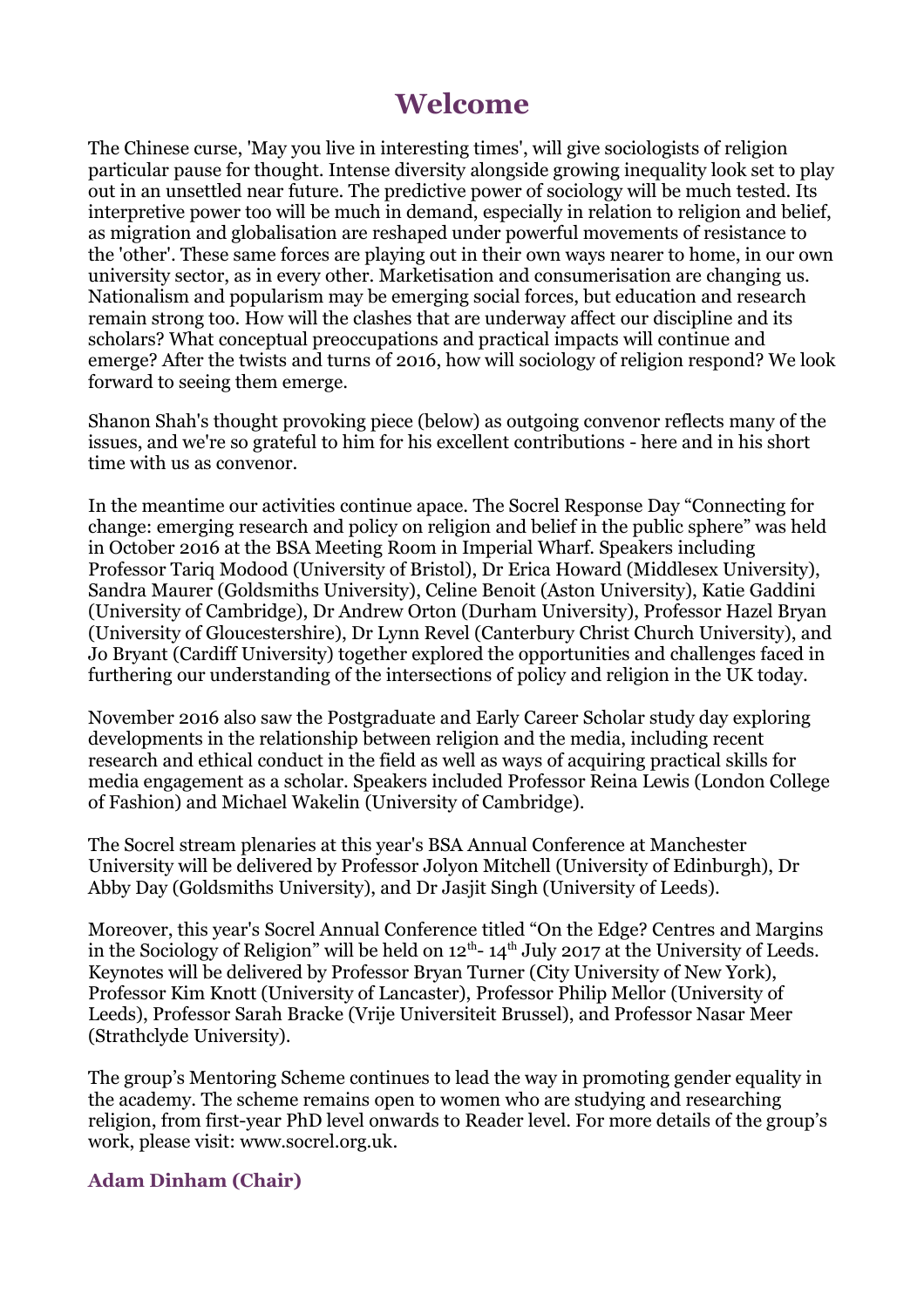### **Letter from our Convenor**

It is with great regret that I announce my resignation as Socrel Convenor, with immediate effect. I realise that this might come as a surprise to many given that I took over this post barely six months ago, in July 2016. I would therefore like to take this opportunity to explain my decision.

When I accepted this position, I was still relatively fresh out of my PhD – I was awarded my doctorate in August 2015 and graduated in January 2016. It was like I had emerged out of living in a cave for three years into bright sunlight, dazzled by everything in sight. "Trees! I've missed them! And yoga, novels, music, shopping and – oh my God, what *is* this – Netflix!" OK, so one shouldn't push an analogy too far. It wasn't exactly like that – also because I did a lot of other things before embarking on the PhD. In my native Malaysia, I was already an award-winning singer-songwriter, playwright, journalist and human rights advocate. Fresh out of my doctorate, I believed that I was going to consolidate these different elements of my past into a robust new academic identity.

And this is why I was more than happy to accept this position. As a sociologist of religion, I strongly believe in Socrel's aims and the work that it does. I have nothing but profound respect for its founders and those who have continued to lead it to greater heights. And I was thrilled to come on board to work with such a capable, enthusiastic and visionary Committee. All these things remain true, except that my own personal trajectory has changed.

Partly it's because, like countless other early career scholars, I face an increasingly insecure and brutally competitive job market in academia. Perhaps this is something that should be discussed as frankly and constructively as possible within Socrel, especially among the early career scholars amongst us. In my case, the realities of job-hunting within and outside of academia have become a crucible for shaping my own personal goals. I've come to realise in the past few months that my own future does not lie within traditional academia.

I am *not* writing an indictment of higher education because (a) there are enough blogs you can browse for that and (b) that's not something I find helpful anyway. The world needs independent and rigorous academics with impeccable scholarly integrity, now more than ever. And I would still wholeheartedly recommend the Socrel Convenorship to any committed early career scholar.

But me? Since completing my doctorate, I've been writing quirky essays and creative nonfiction for the quarterly magazine *Critical Muslim* (which I am now Deputy Editor of, too); researching new Muslim movements with Inform; facilitating workshops on Islam and sexual diversity for high school students, Muslim therapists, Christian and Jewish congregations, and secular lesbian, gay, bisexual and transgender activists; and performing girl-pop covers from Bananarama to Lady Gaga for liberal churches and progressive Muslim groups – "I live for the applause, applause, applause"! I'm applying what I learned from my doctorate, but this also means I am probably not going to gain a long-term university appointment any time soon. And given that I've bitten off way more than I could chew after coming out of the PhD, it's also imperative for me to prioritise my workload (especially the stuff that pays!).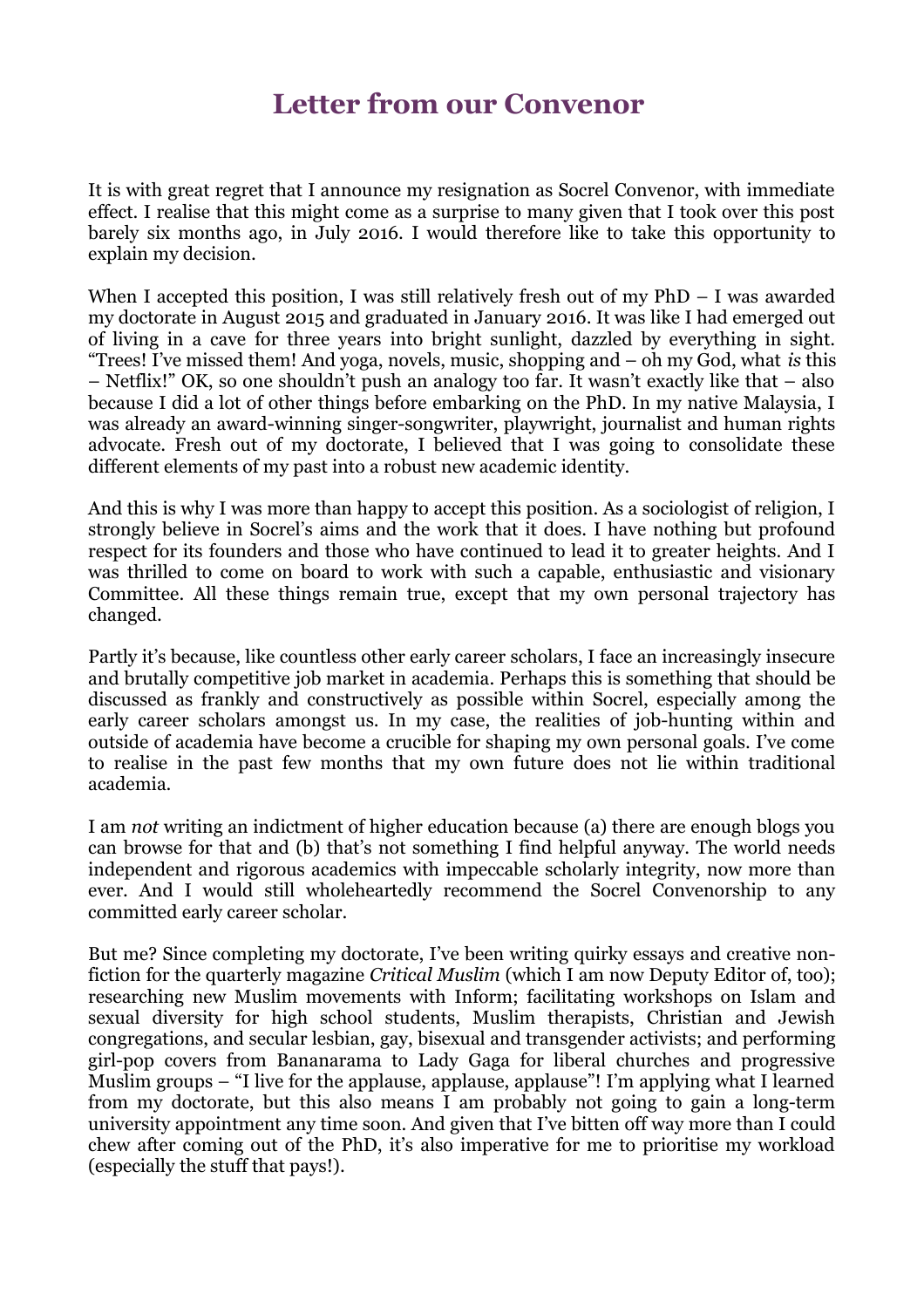My primary concern is that my resignation should not disrupt the crucial work of the Committee. To this end, I've already agreed on a handover plan with our Chair, Adam Dinham. Finally, I'd like to thank all of you for your support and encouragement, and my deepest thanks go to Adam, Alp Arat, Rachael Shillitoe, Peter Gee and Carl Morris – a dream Committee for any Convenor.

With my very best wishes to all,

**Shanon Shah (Convenor)**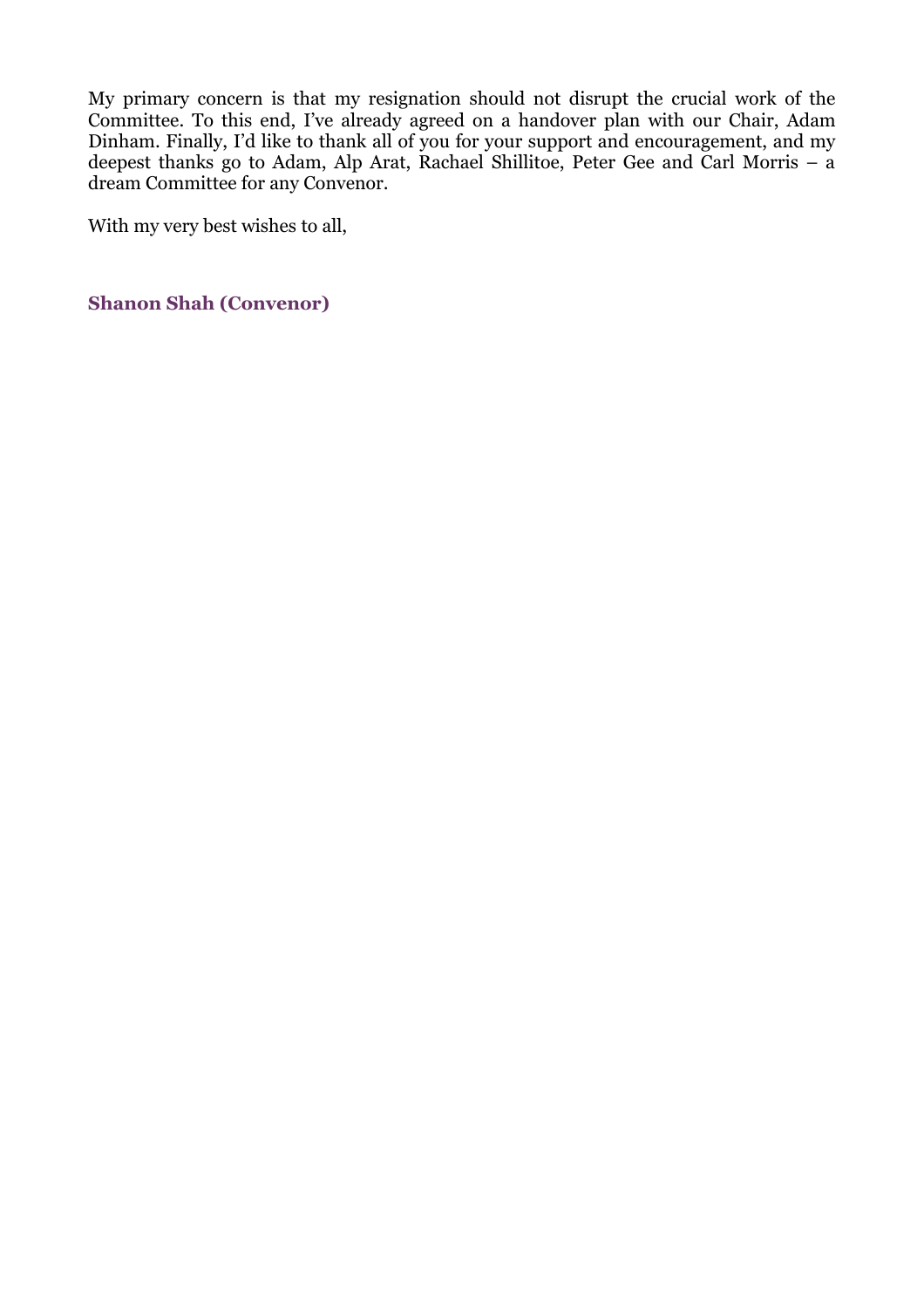# **PG/ECR Workshop**

# *Religion and the Media*

This 2016 workshop, 'Religion and the Media', explored the ethical issues that affect the work of scholars of religion who engage with the media, as well as how to acquire practical media engagement skills. It was held on 2 November at the BSA Meeting Room at Imperial Wharf, London.

The morning discussion was led by Professor Reina Lewis, Professor of Cultural Studies at the London College of Fashion, whose research interests include the growth of modest fashion amongst Muslim, Christian and Jewish women. Professor Lewis reminded us that the relationship between academics and the media is reciprocal – we deal with the mass media as part of our research and we also need to disseminate our research through mass media channels.

The main challenge we discussed was the difference in ethics codes and evidence bases between academia and journalism, which we constantly need to be clear about. This includes different ways of handling participants' requirements for confidentiality and permissions for taking and reproducing photographs. Professor Lewis helpfully provided us with some tips for engaging with media requests regarding our research topics. This included remembering that as academics, we have a right to find out as much as is necessary about the piece before agreeing to participate (and refusing if we are uncomfortable), and a responsibility to get our facts right and to communicate clearly and professionally when we do agree. It was also important for academics to follow up and get copies of these media outputs for our own records.

The afternoon session, led by the religion expert and media consultant Michael Wakelin, focused on putting these ideas into practice. Michael emphasised the need for academics to see media engagement as an *opportunity* to disseminate their work in the public interest. To avoid getting our messages distorted, however, he talked us through a few strategies, including cultivating good networks with journalists, knowing our audience, honing and rehearsing our key messages (including eliminating jargon and abstract theories and giving concrete examples or stories as illustrations), and working on our public speaking skills. The remainder of the session involved Michael giving a one-to-one tutorial to each participant for a mock 3-minute radio interview on their research specialisms.

The workshop was a useful reminder of the significance of the study of religion in the public interest and the importance of engaging constructively with the mass media. It was also helpful to discuss some key challenges – for example, on ethics – as well as practical ways of getting our message across. At one point, Michael reminded us that even a word like "conversation" can become jargon when used in certain academic discussions – something to be aware of when speaking to a wider audience.

#### **Shanon Shah (Convenor)**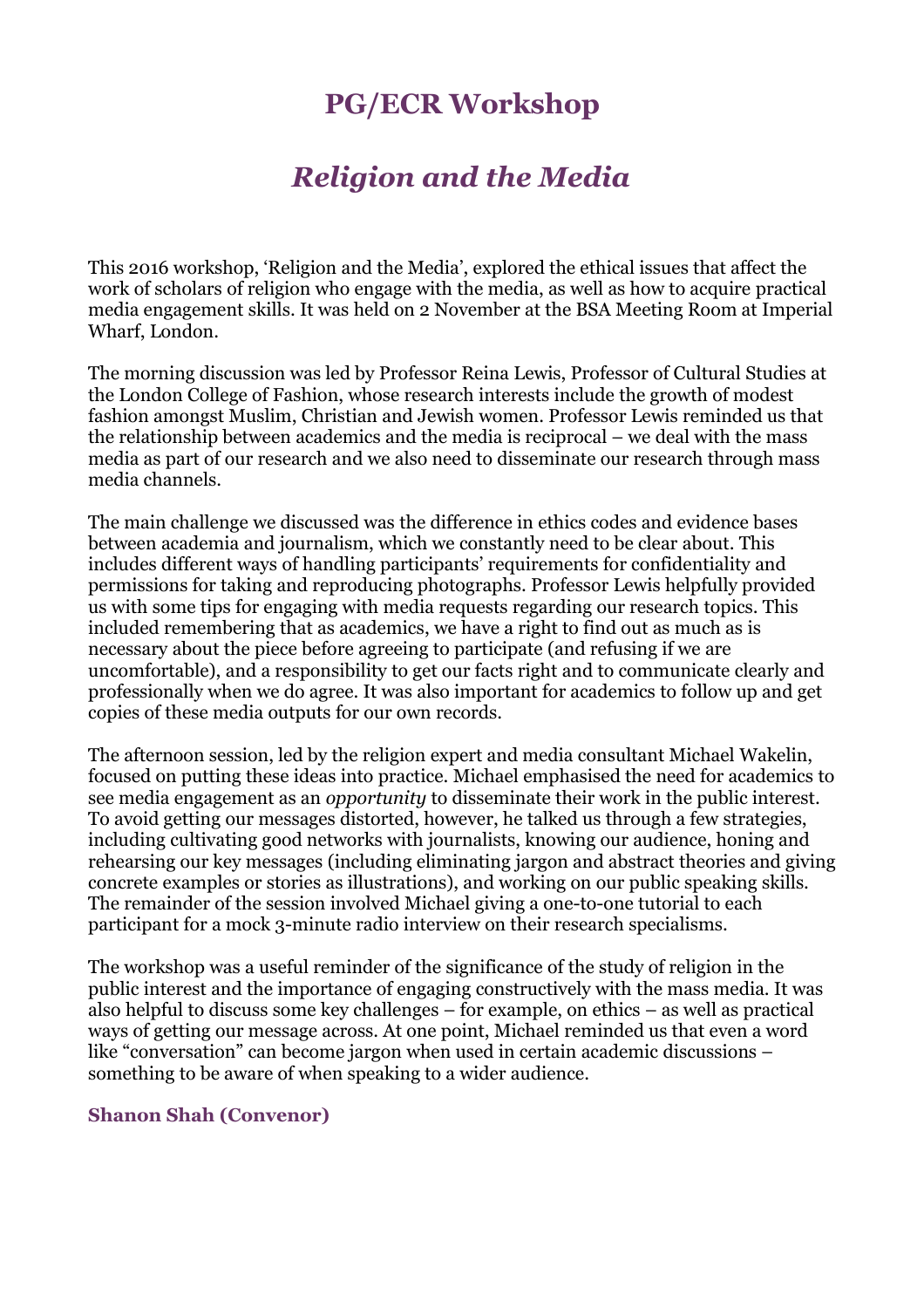### **Response Day**

### *Connecting for change: emerging research and policy on religion and belief in the public sphere*

#### **21st October 2017**

The Socrel Response Day, held on Friday 21st October at the BSA offices in London, explored the connections between religion and belief research and the public sphere through a series of presentations and discussions on various aspects of policy or practice. The public sphere has been both prominent and turbulent in recent times, and in common with other interests and disciplines, the study of religion and belief has been exploring the questions currently raised. From the role of faith in public life, to media representations, legal cases and controversies, and the future of school RE, a plethora of research and reports has been underway which connect religion and belief with policy and practice. In conversation with various disciplines including politics, education and the sociology of religion, the presenters at this Response Day drew on several key examples to illustrate the connections between research on religion and current policy and practice.

The day began with a keynote address from Professor Tariq Modood before a series of presentations from Dr Erica Howard, Sandra Maurer, Céline Benoit, Katie Gaddini, Dr Andrew Orton, Professor Hazel Bryan, Dr Lynn Revell and Jo Bryant.

Tariq Modood, Professor of Sociology, Politics and Public Policy and the founding Director of the Centre for the Study of Ethnicity and Citizenship at the University of Bristol, kicked off the day by offering some reflections on the Commission on Religion in British Public Life. The Commission on Religion and Belief in British Public Life report, convened by the Woolf Institute, Cambridge, explores the place and role of religion and belief in contemporary Britain and pays particular attention to examining the relationship between national identity and religion and belief, while considering in what ways shared understandings of the common good may promote collective action and support the move towards a more harmonious society. In this keynote address, Professor Modood focused on understanding the context of the place of religion in an ever changing Britain, with specific reference to egalitarian inclusivity in relation to secular belief and minority faiths. Professor Modood explored three contentions that can be found within such debates, the first being the assertion that Britain is still predominantly a Christian country, the second that Britain is now a multi-faith country and finally that Britain is mainly a secular country. Professor Modood also examined different understandings of the secular that are inbuilt within these perspectives and the importance of understanding the differences between the different constructions of the secular, such as the secular as belief and the secular as political secularism. These three contrasting perspectives present us with different lenses in terms of how to understand the role and place of religion in British public life and in turn, how to balance the considerations of secular belief and minority faiths at a time when they are showing a certain vitality, with that of a declining Christian heritage.

Professor Modood's address and exploration of the secular and religion in contemporary Britain, was the perfect opener for the following presentations which considered the place of religion in public life through various lines of enquiry. Dr Erika Howard from Middlesex University explored freedom of expression in relation to religious hate speech. Howard considered the difficulties faced when tackling religious hate speech in light of the need to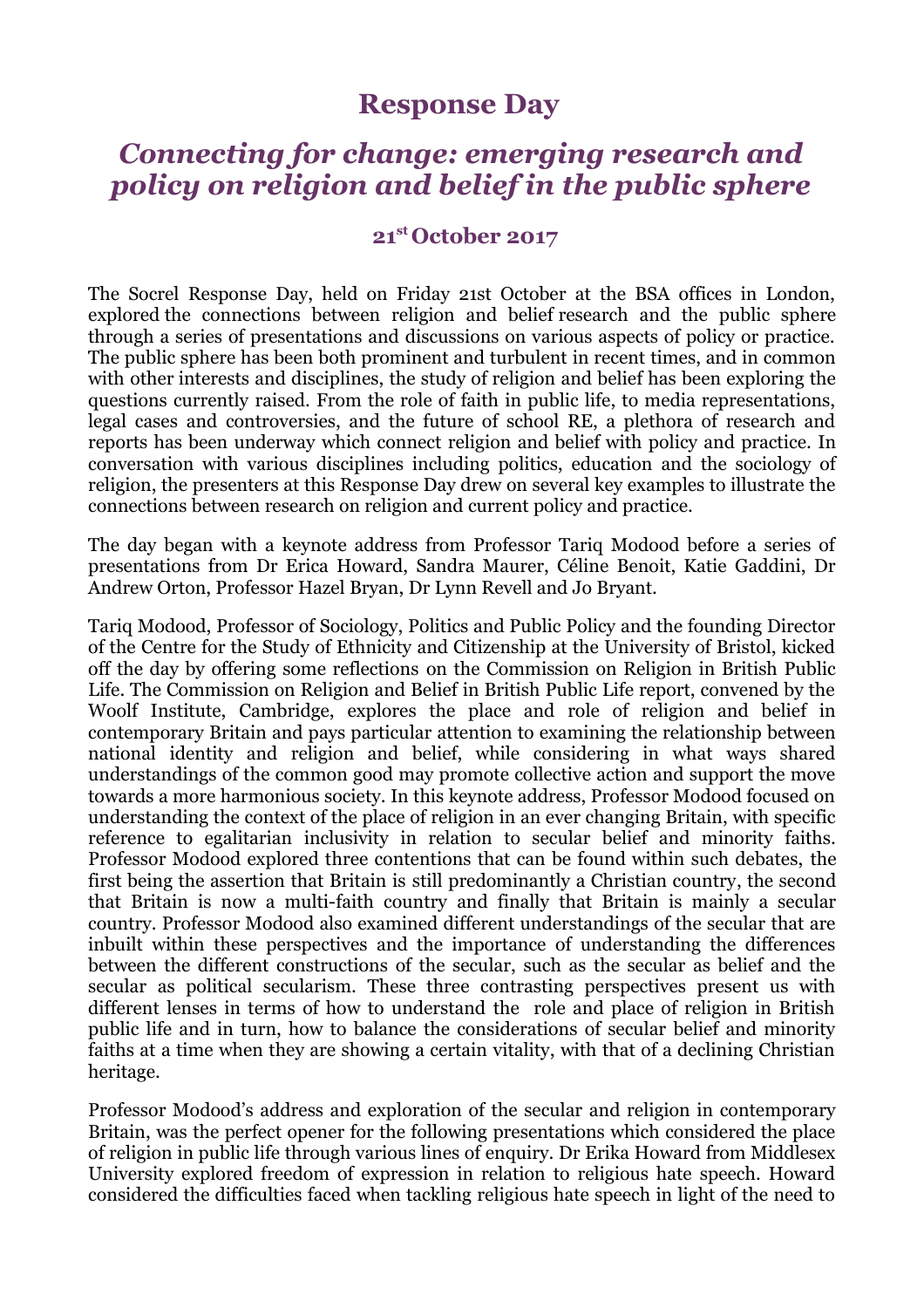protect freedom of expression. Drawing on examples from the Dutch political sphere, Howard examined the important role that freedom of speech has in democratic societies and the difficulties that would arise if such freedom was restricted. Sandra Maurer, a PhD student from Goldsmiths, showcased some of her doctoral research on faith groups in UK universities. Advancing the current research on religion in higher education, Maurer demonstrated the influence that faith groups and societies have within universities and how their actions both inform the public sphere and shape particular understandings of what it means to be a religious youth.

Staying in education, PhD student Celine Benoit from Aston University gave us an insight into how religion is reimagined and understood with the Religious Education (RE) syllabus. Using the Birmingham Agreed Syllabus (BAS) as a case study, Benoit critically examined RE policy arguing that particular constructions of religion emerge within the BAS and that it also runs the risk of reproducing secularist attitudes towards religion. Moving on to Evangelical Christianity, Katie Gaddini from Cambridge drew on her PhD research in order to explore women's perspectives on the relationship between evangelicalism and politics. Using data gathered from evangelical congregations both in the US and the UK, Gaddini illustrated the various tensions that emerge in terms of individuals' views on the role of Christianity in intervening with public policy.

Dr Andrew Orton from Durham University discussed Christian responses to debt and the different ways in which particular organisations sought to support communities facing financial difficulty. Revealing how these groups foster and broker relationships with a wide range of community groups, Orton shows how such highly diversified networks, including faith based and non-faith based groups, work together to develop strategies to tackle the perceived causes of debt in their communities and the strengths of using participatory approaches when conducting such research. Utilising Bauman's theory of liquid modernity, Professor Hazel Bryan (University of Gloucestershire) and Dr Lynn Revell (Canterbury Christ Church University) explored professionalism within teaching and how teachers manage their religious or nonreligious identities when moving between public and private spheres. They argue that recent developments within educational policy actually serve to undermine and delegitimise particular forms of belief, whilst promoting others.

Finally, Jo Bryant a PhD student from Cardiff University considered the place of religion in the public sphere from the perspective of chaplaincy in the NHS. Bryant's doctoral research focuses on the integration of minority faith groups in healthcare chaplaincy. In this presentation, we were able to gain an insight into some of the preliminary findings from Bryant's work and discover the ways in which religion is reimagined and redefined in healthcare and how discourses and policy relating to diversity and safeguarding impact and shape the construction of religion in this sphere.

I would like to take this opportunity to extend a very warm thanks to all our speakers, Professor Tariq Modood, Dr Erica Howard, Sandra Maurer, Céline Benoit, Katie Gaddini, Dr Andrew Orton, Professor Hazel Bryan, Dr Lynn Revell and Jo Bryant for their contribution and offering such engaging presentations and to SocRel Chair, Professor Adam Dinham, for putting together this timely and worthwhile event.

#### **Rachael Shillitoe (Conference and Events Officer)**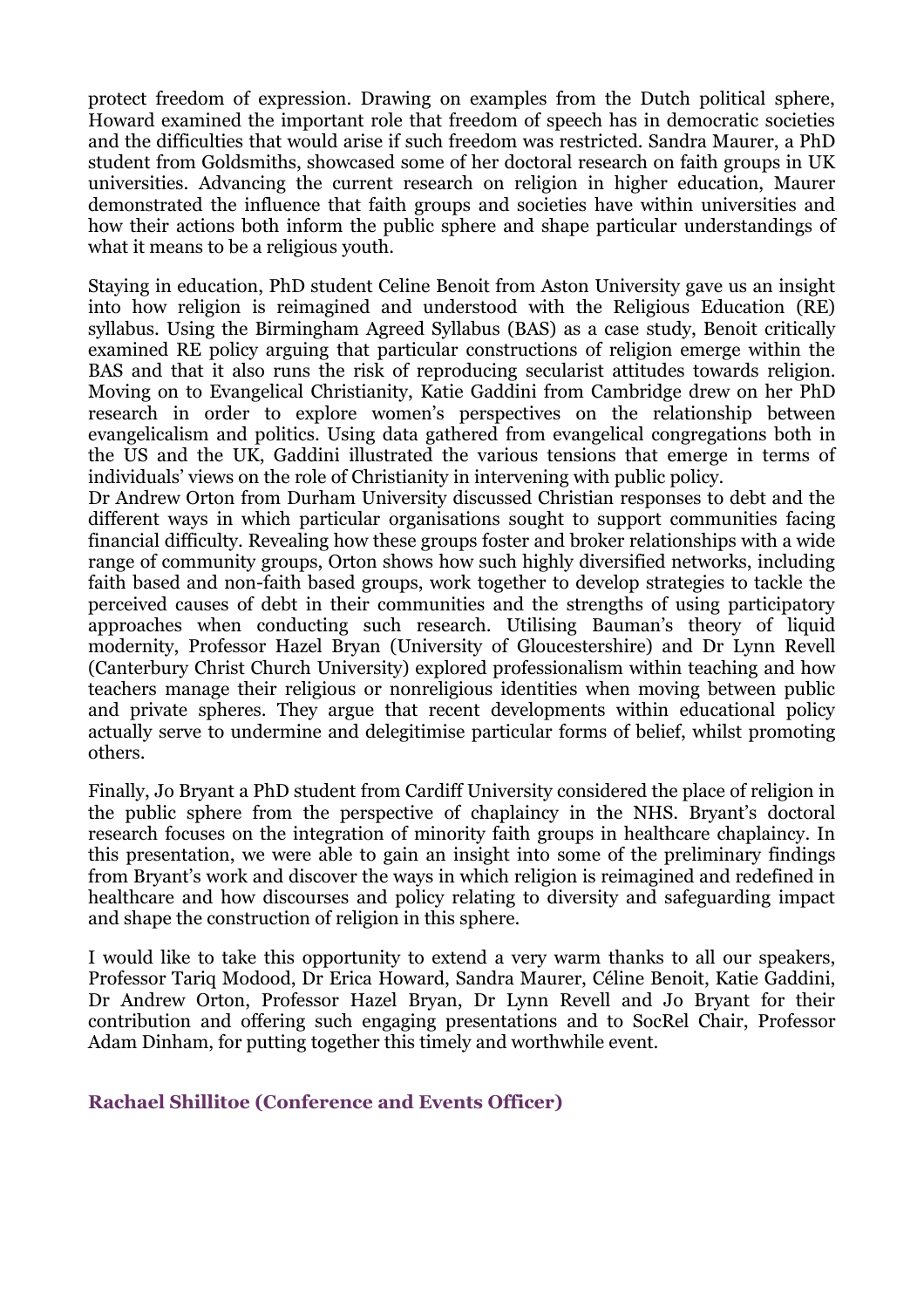## **Socrel Member Interviews**



 *Prof Bryan Turner Presidential Professor of Sociology City University of New York Keynote Speaker at Socrel Annual Conference 2017*

#### **Given the plurality of readings of the secularisation thesis, please could you give us a summary of your own take on our sub-discipline's paradigmatic theory?**

It is common knowledge that the sociology of religion has had a chequered career. At the foundation of sociology as such from Comte onwards, religion was a key issue in understanding the industrialisation and modernisation of society. While religion, including its demise and/or transformation, was a major concern in Weber, Durkheim, Simmel and later Parsons however, the dominance of the secularisation thesis in Wilson and to a lesser extent Martin indicated the potential demise of the field in the second half of the twientieth century.

One problem I see in this uneven history is the significant gap between the subfield in the USA and Europe. Sociology of religion in the US was relatively successful, somewhat dominated by quantitative research, less theoretical, and largely blind to European traditions. More importantly perhaps, it was staunchly blind to historical and comparative research which was left to the anthropology of religion. This is not just a caricature, as illustrated in Anthony J. Blasi's (2014) *Sociology of Religion in America* which has little to say about Robert Bellah or Peter Berger whose work did in fact straddle the US and European traditions. The gap between these traditions is perhaps well illustrated by *Social Compass* and the *Journal for the Scientific Study of Religion.* More recently *Critical Research on Religion* opens up the possibility of a philosophically oriented journal on American soil.

But this takes us into the issue of secularisation as a theme somewhat dominant in sociology since Weber's famously pessimistic lecture on 'Politics as a Vocation' in which he spelt out his famous metaphor of the disenchanted garden. With Wilson's influential *Religion in Secular Society* in 1966 (see Steve Bruce's excellent edited version in 2016) it appeared that sociology of religion had little future apart from measuring the disappearance of its subject matter. Moreover, if we take Giddens as the dominant social theorist of British sociology between 1970 and 1990, then his various publications on modernity, self identity, reflexivity and so forth had almost nothing to say about religion.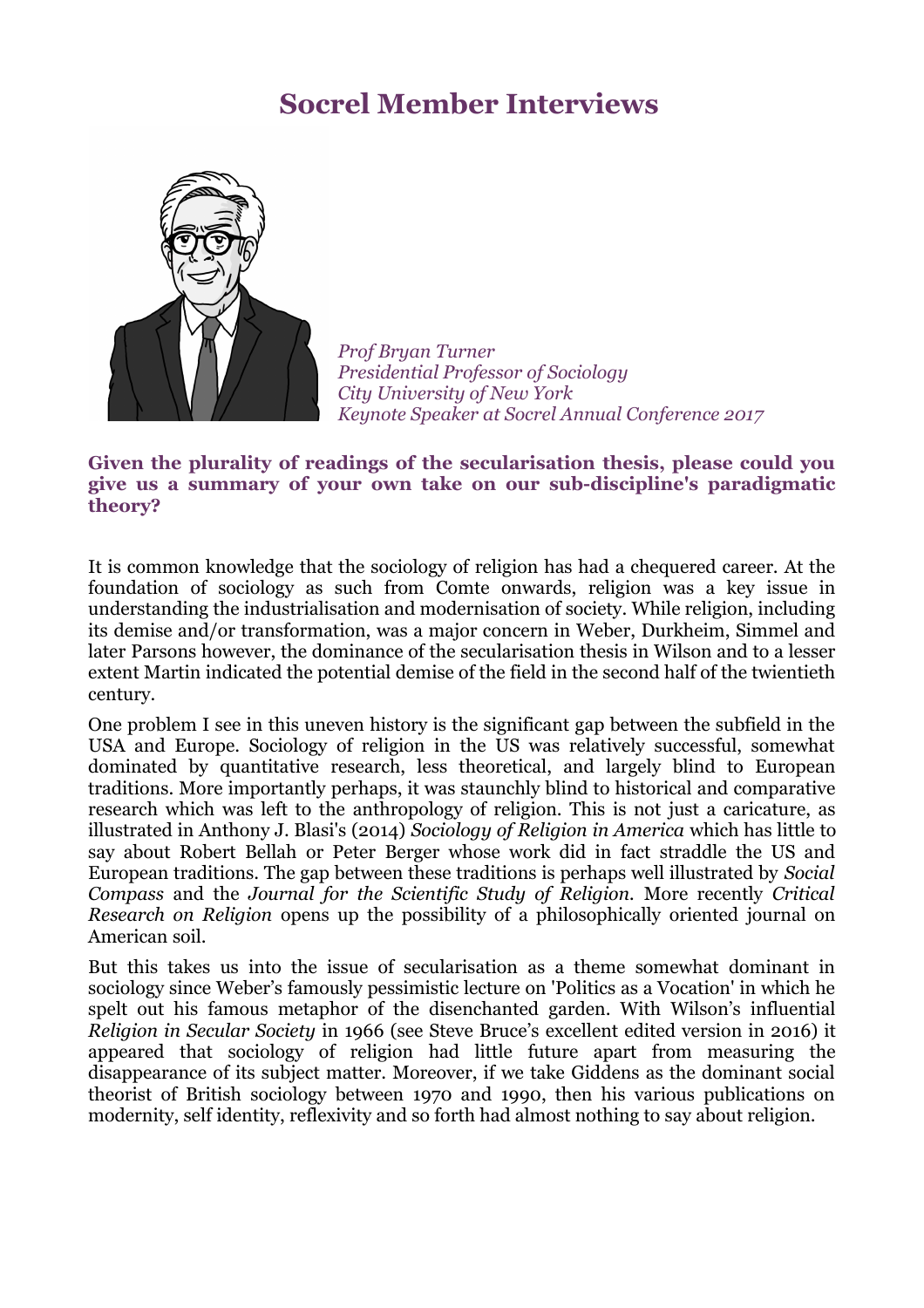#### **How then do you explain the recent growth in the prominence of our subfield, if not vis a vis sociology then the social sciences as a whole?**

I would say it was Jose Casanova's (1994) *Public Religions in the Modern World which* accepted a limited version of secularisation and drew attention to the profound impact of religion in the public/political world, especially the Shia Revolution, the Moral Majority, liberation theology, and the Solidarity Movement. This re-orientation in the sociology of religion did not occur immediately but this emphasis on public religions was subsequently re-inforced by 9/11, which had the consequence of bringing Islam in the West into the agenda of sociology generally and the sociology of religion in particular. This subsequently led to a new academic industry around Islamofascism and Islamophobia. I might add however that this has been dominated by French academics who are not necessarily part of the mainstream of the sub-discipline. Comparative and historical studies of Islam from within sociology however are weak.

By contrast, in my perception, modern work in the sociology of religion in post-secular societies predominantly examines the individualisation of religion under many headings – spirituality, on-line religion, religion on-line, post-institutional religion, DIY religion and low-intensity religion. This contrast strikes me as somewhat odd. On the one hand there is the legacy of Casanova's publication in which there is interest in public religion – however this is somewhat focused on Islam in the west and is mainly concerned with Islamophobia. On the other hand we have a wide spread academic interest in the internet and religion, social media and religion, and spirituality. This focus on post-institutional religion is in my view something of a dead end.

#### **In light of your overview, what would you say are more promising avenues on the agenda today?**

I can suggest a number of research agendas here which I hope to expand on in more detail in my keynote this summer. First, it is obvious that populist politics will dominate much of the political agenda for at least the foreseeable future. In other words, Trumpism will outlast Trump. In the US for instance, at first glance religion was absent from the presidential campaigns between Trump, Clinton, and Sanders, especially compared to the Obama and Romney campaigns when there was much public concern about whether Obama was a Muslim and whether Mormonism was a religion. Yet despite his language about woman, Trump had the support of evangelicals because of his views about the Supreme Court, his opposition to abortion, his attacks on illegal (mainly Hispanic) migrants who are mainly Catholic, his defence of WASPS (White Anglo-Saxon Protestants) in America, and one might add his view of women as inferior to men. In short, I would say that the Trump victory was highly consistent with evangelical Protestantism. Protestant religion was an important if implicit factor in his success, while evangelicals could not tolerate Clinton's liberal values and her defence of Wade v Roe.

There is also a more general issue here that is connected to Brexit, the migration crisis and the future of Europe which is that European borders are increasingly defined at least in public rhetoric in terms of Christianity versus outsiders or a restoration of the idea of an Abendland with Russian and Greek orthodoxy in the east, Catholicism as the border of Poland and the south, and a Protestant northern frontier.

This moves into a more general proposal that we need more research on religion and law – and not just the growth of Sharia arbitration tribunals – but a more general interest in legal pluralism. There is now a widespread tension between law and religion over same sex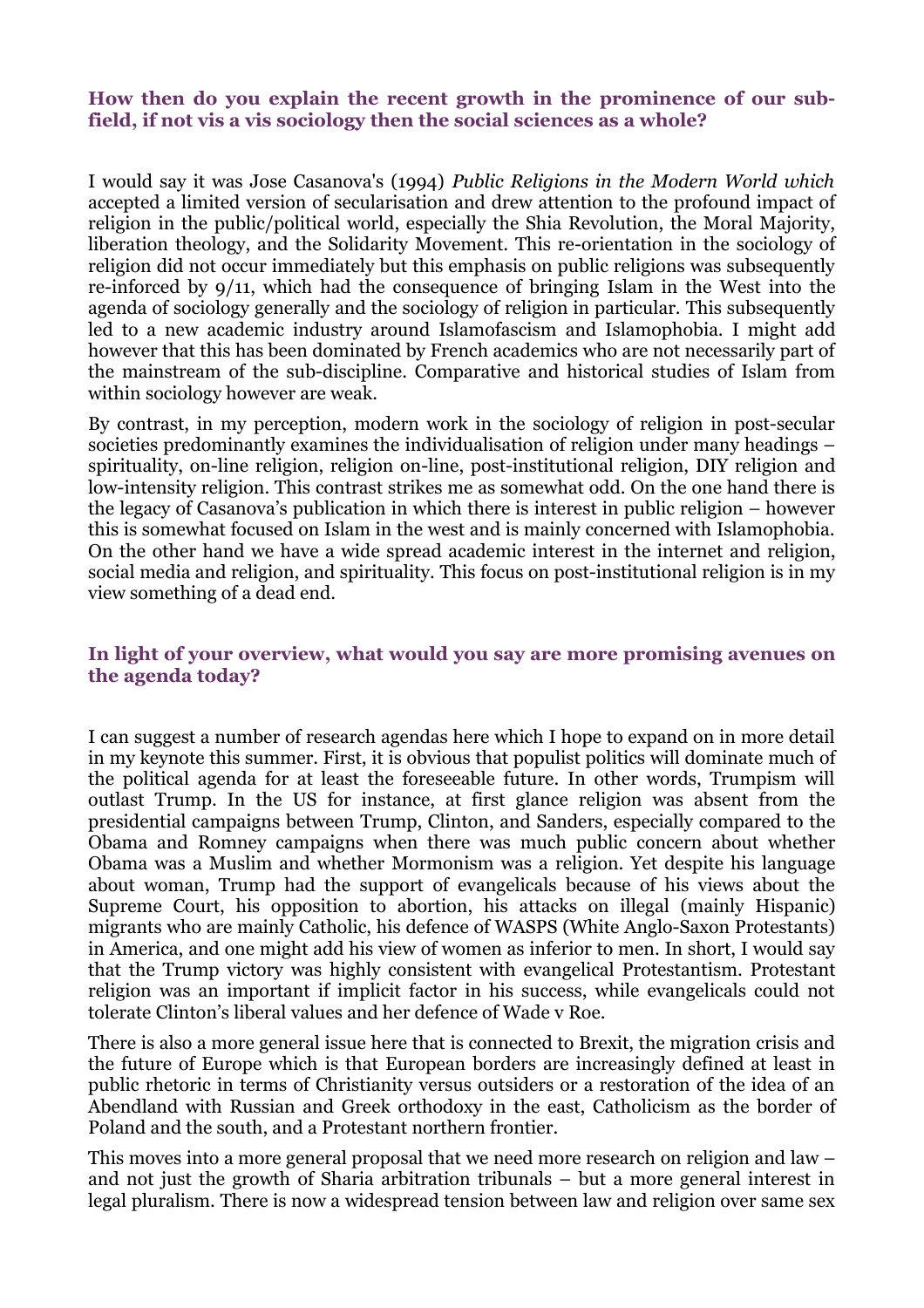marriage, euthanasia, abortion, circumcision. These topics appear to be dominated by legal studies rather than sociologies of religion.

And finally there is the whole issue of biotechnology, medical interventions, genetic revolutions, nanotechnology, cryonics and so forth. We are familiar with ethical debates about abortion and euthanasia, but here I refer more to radical changes to human ontology that we may witness in the next few decades. These reconstructions of the human body have given rise to ideas about post-humanism and transhumanism but within philosophy rather than sociology. In the field of demography, we are aware of how processes of low fertility and ageing populations are radically changing society. In my view these developments raise radical questions about the future of religion insofar as they raise questions about the future of humankind, but as yet they have not emerged in sociologies of religion. A spate of recent books on 'the future of religion' have in fact little to say about the potential transformation of humans.

To summarise, as self advertisement, I have an article forthcoming in the *European Journal of Social Theory* on religion, body, habit and the Anthropocene which gets at some of the theoretical issues behind this agenda.



 *Dr Andrew McKinnon Senior Lecturer in Sociology School of Social Science University of Aberdeen* 

#### **What are you currently working on?**

For the past eight years, I've been working on a project on conflicts in the Anglican Communion with a friend and colleague in Divinity here at Aberdeen, Chris Brittain. I sometimes describe the project as "Anglicans fighting about sex", though that's mostly said for effect. It would be better to say that homosexuality has been the presenting symbol for a conflict that is the mostly about other things. The focus of the contentions has undoubtedly been the fact that some Anglican jurisdictions have moved towards having blessings or marriages for couples in same sex relationships, and have openly accepted gay priests and bishops. For some, that really is the most upsetting issue. For others, it is the belief that the church's position is no longer faithful to the Bible and the church's historic teachings on marriage (at least how they understand those things). For others, such as some leaders in the Global South, it is the feeling that leaders from the West are trying to "impose" (a word we heard often) an ethic that they find very difficult to accept. As homosexuality has become more accepted in North America and Europe (and respect for human rights has increasingly a condition of aid money), homosexuality has become a salient negative symbol in post-colonial politics. For Anglican Church leaders in Africa this is particularly difficult because they are being out-competed by Pentecostal churches; these churches are quite unambiguous in their teachings about same-sex relationships—and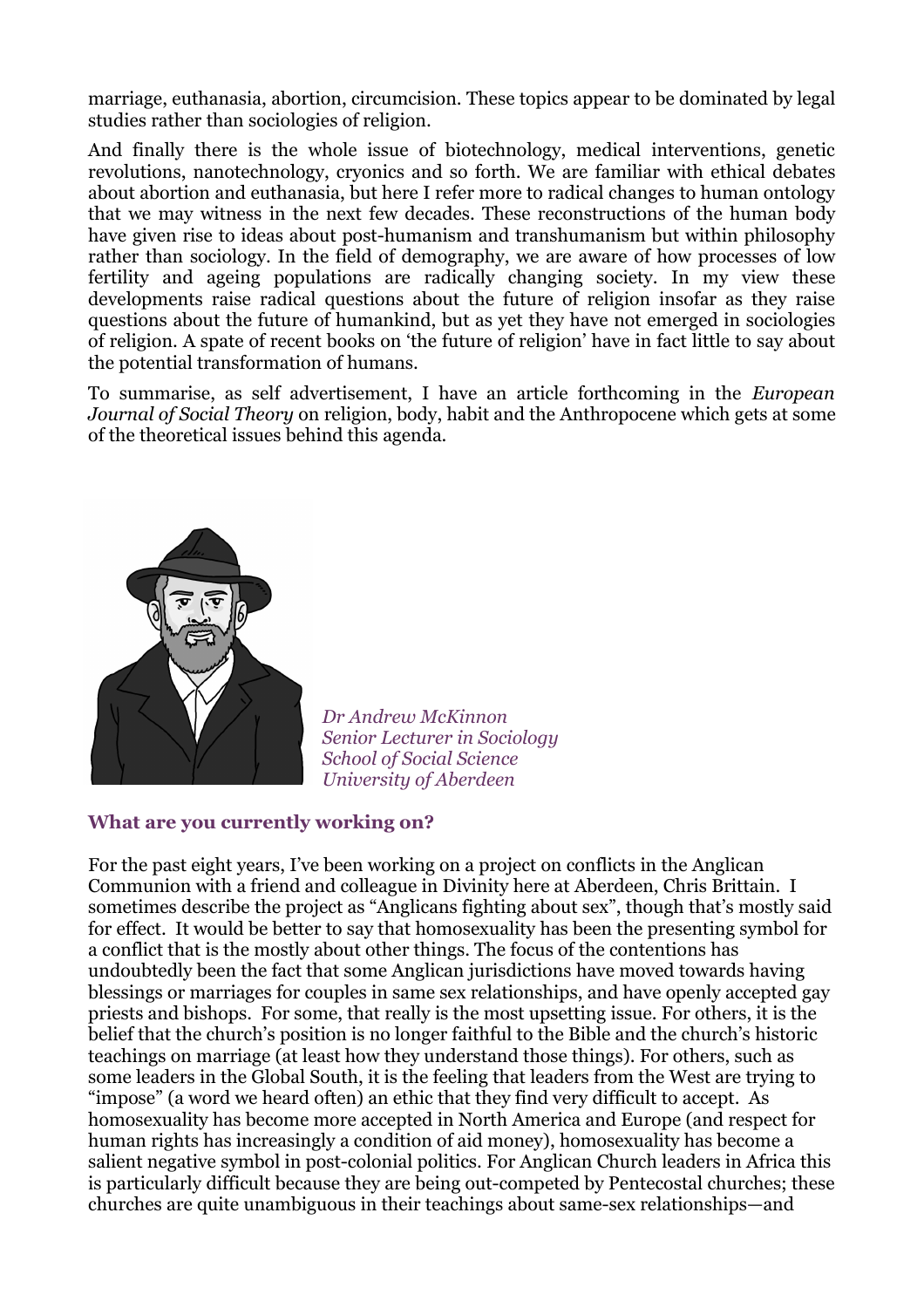some have taken to referring to the Anglican Church, even in Africa, as "the gay church".

#### **Given the vast literature on gender and religion, please could you say a little more about how you sought to differentiate your work from what's already out there?**

In a way, I would say that we are arguing really that the conflict is only partly about gender and sexuality, though that is certainly the symbolic hook on which a lot of complaints are hung. This is of course not to say that it is not painful to be a symbol for someone else's agenda, nor is it to say that those who are arguing for greater inclusion of sexual minorities aren't trying to do what they say they are. But it isn't straightforward, either. As sociologists of religion we have long been aware of the significance of globalisation for religious change (and retrenchment), but Chris and I have become keenly aware of how the global media-scape has shaped the recent conflicts. Anglicans have had many disputes in the past; its various international institutions are mostly the accretion from previous conflicts. But this is the first disagreement that has taken place in a world of instant (almost) global communication and (relatively) inexpensive long distance travel. This of course is an enormous advantage for us as researchers. Chris and I managed to do our research patched together on a shoe-string budget that could cover short trips but not many long ones. While the research ended up taking a lot longer than it would have had we been richly resourced, I really think the research was the better for the paucity of our funds. While I certainly would not dispute that is a great deal to be gained from feet-onthe-ground research in diverse locations, Skype allowed us to speak with leaders from all across the globe (and in a few cases, by making calls to mobile phones in locations where the internet connections are not fast enough to support a good Skype connection). The fact that many Anglican leaders worldwide pass through London on their travels created other opportunities for face-to-face interviews with global leaders. Given that we had become convinced that this was a dispute mostly between church leaders, this gave us much more useful insight into the dynamics of the conflict. The ability to interview a group of people across the globe without great expense offers endless possibilities for sociologists!

#### **What are your plans for the future?**

I'm just starting a term of research leave—a reward for the fact that most of my time in the past few years has been expended in the administrative tasks of a minor university apparatchik. So I'm turning my attention to more strictly theoretical concerns. I've done a fair bit of work on the how conceptual metaphors work both in religion, and in our attempts to understand religion sociologically. I think I've made the case that you can't do religion without using metaphors; nor can you study religion without them, and so it is important to think about how they work. For this term my hope is to turn a bit broader to think about rhetoric more generally – how does one deploy words to convince someone that something is the case? Why are some attempts to convince more compelling than others? What are the conditions for someone to find a case convincing? This involves metaphors, certainly, but it also involves, among other things, narrative. Part of this is because I've become increasingly dissatisfaction with so-called "discourse analysis" which leaves little role, in my view, for skill, for agency or for contingency—discourse always seems to win!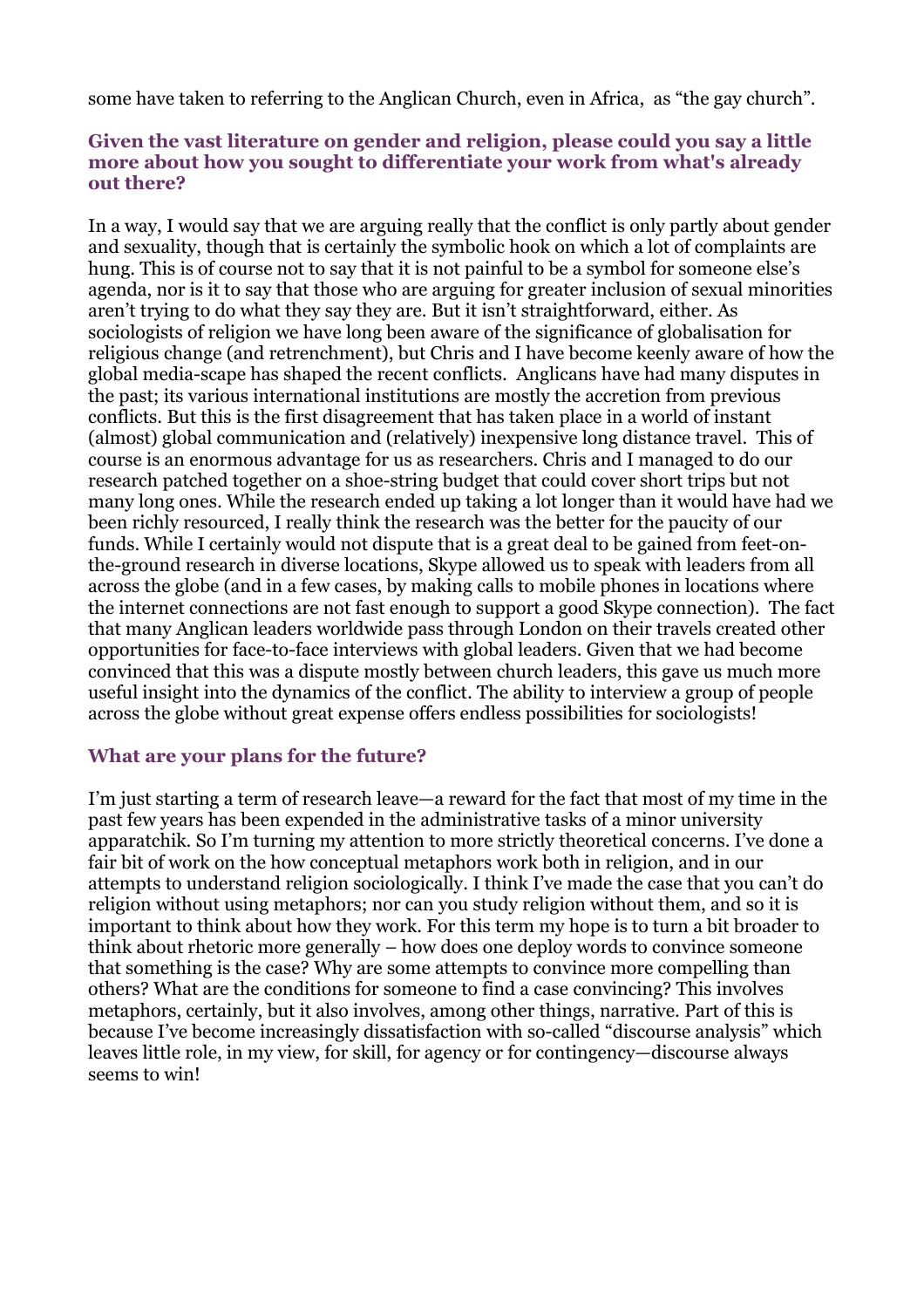

 *Céline Benoit PhD Candidate in Sociology of Religion Aston University*

#### **What is your PhD about?**

I started this project when I moved to England, in 2008 – quite a few years before I formally enrolled for a part-time PhD at Aston University. I had just left Dublin, Republic of Ireland, where I completed a Masters dissertation on the rise of multi-denominational primary schools in a predominantly Catholic education sector. Being French and having grown up in a society characterised by *laïcité*, I took for granted the absence of religious symbols in public institutions such as schools. Leaving France challenged my assumptions vis-à-vis religion and education, as I realised that they did not have to be mutually exclusive. Leaving France also made me realise that the concept of *laïcité* – which I had uncritically understood as neutrality towards religion – could serve as a state apparatus to reproduce particular power relations, and anchor Frenchness in secular ideologies. Reflecting on the differences between France, where religion is banned from schools, and England, where Religious Education (RE) is compulsory and religious symbols can be accommodated, I started to wonder what it meant in terms of national identity and national unity. Studying the English context quickly became an *idée fixe*. Examining the question of whether religion is constructed in a more positive framing in English education, and whether religious minorities are or are not 'Othered' became the driving force behind the conduct of my research. For my PhD, I chose to focus on primary education, a fundamental stage in a child's development.

#### **Please could you tell us a little more about how the French and the English systems compare?**

Rather than reflecting a process of secularisation in terms of beliefs or practices *per se*, the French republican value of *laïcité* is primarily entrenched in anti-clericalism, and the protection of the nation from the Catholic Church and other religious organisations, which have been constructed as authoritarian, oppressive, anti-democratic, and therefore as incompatible with the values of the Republic. Whilst the French State respects the freedom to practise a religion, and acknowledges the role of religious organisations as social institutions, cultural and religious differences are confined to the domestic space. By adopting an 'assertive' approach to *laïcité*, France tends to exclude religious communities from the public sphere.

In the name of *laïcité,* state-funded schools in France must be barred from religious symbols, whether they are in the form of artefacts or clothing items. The prohibition of wearing religious symbols such as the hijab in state-funded schools (see *l'affaire du foulard* for example) is not innocuous, as it can serve to construct religious minorities as the 'Other'. The study of modern religions is also banned from the national curriculum. Modern religions thus tend to be mentioned when teachers address significant events that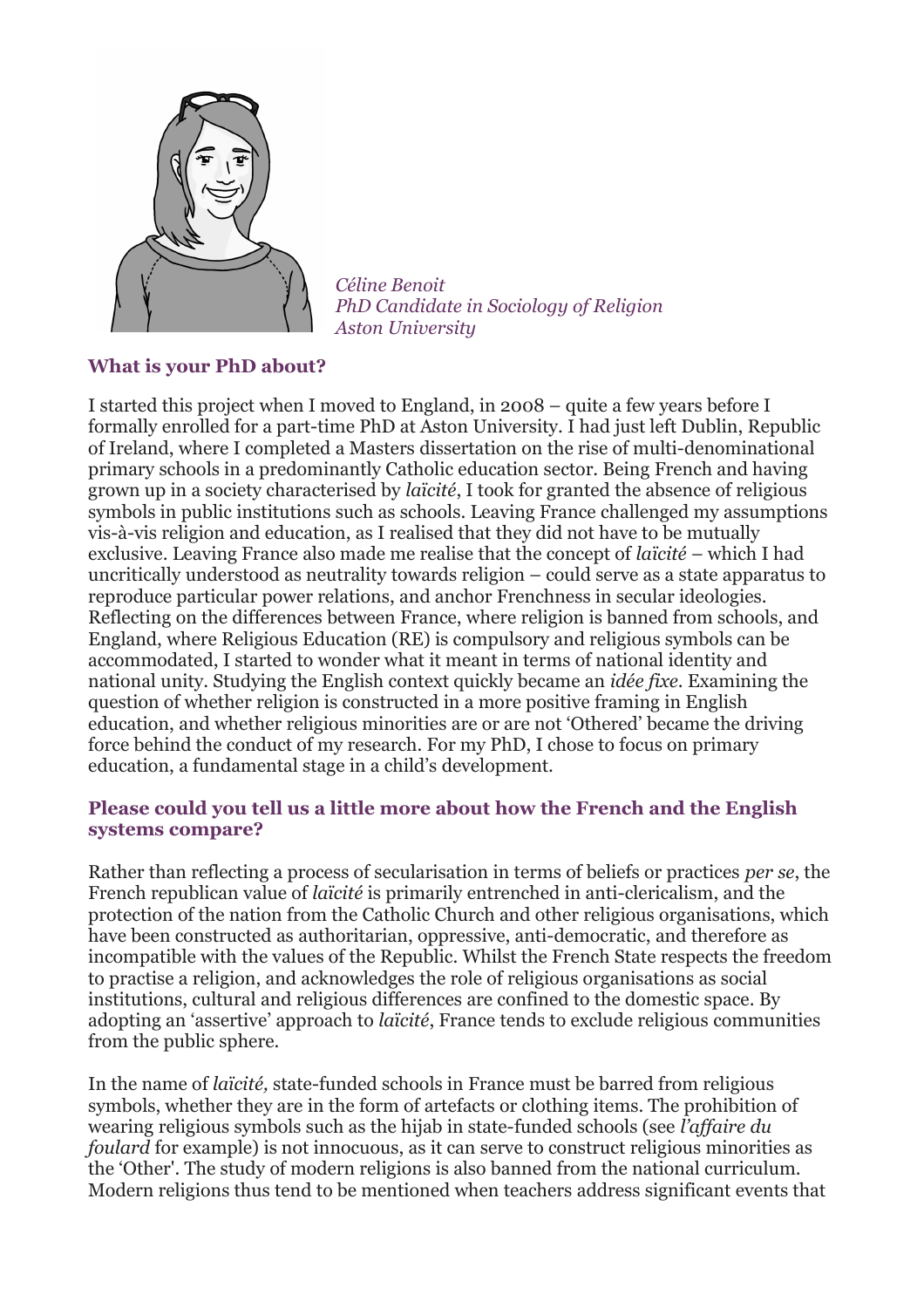have punctuated human history, often resulting in religions being associated with ideological oppositions, deadly conflicts and regression, therefore (re)-producing mostly negative discourses.

The situation in England seems different. For instance, broadly Christian acts of collective worship and RE are, by law, compulsory in every state-funded school. But does this mean that religion(s) is/are constructed in a more positive framing? This is what I am exploring in my PhD: how is religion constructed? What discourses are reproduced? How are religious communities represented? One of my aims is to assess the role of religion in education in shaping a sense of national belonging and unity, and to understand how religious communities are positioned. In order to bridge the gap between policy and practice, I have not only scrutinised policies and syllabi, but I also have spent a year in a primary school in Birmingham – where I have been living for the past seven years – collecting data.

Working in Birmingham is fascinating. Although the plurality of the city would be enough to make Birmingham an interesting case study, there are many other reasons why we should look at Birmingham more often when it comes to exploring the role and function of religion in education. Birmingham recently featured heavily in the local and national press for many weeks because of the Trojan Horse Affair, and the subsequent allegations of a Muslim take-over in state-funded schools. However, this should not be the sole reason why researchers turn their attention to Birmingham. The city should also be of interest for its influence on RE and its delivery. For example in 1975, Birmingham Local Authority had been the first to launch a multi-religious approach to RE, moving away from Bible reading with the aim to be more representative of its new religious diversity. Although contested for including the study of Marxism and Humanism, the avant-gardist syllabus greatly influenced how RE is still delivered nationally. Today, Birmingham is once again at the hub of debates with its latest RE Syllabus, *Faith Makes a Difference*, as it rejects the national guidelines and the traditional thematic pedagogy and focuses on 24 common 'dispositions' (or values) between religions (BCC, 2007). The syllabus is also frequently the object of criticisms as it intentionally excludes non-religious worldviews such as atheism or humanism. Yet, despite its innovative pedagogy, the syllabus has not been the object of many academic studies.

#### **How does the Birmingham syllabus differ from the national model?**

The *Faith Makes a Difference* syllabus takes a unique approach to RE, and a critical perspective on the National Framework for RE. Marcus Felderhof, the drafting secretary of the Birmingham Agreed Syllabus argues that the latest National Framework for RE is too descriptive, and draws too much on Religious Studies. He also argues that the secular framing of religions in the National Framework encourages a spectatorial attitude to RE, therefore failing to fulfil the objectives RE is set to meet. As a consequence, children tend to adopt a passive attitude towards religion(s) and are less inclined to feel involved. Thus, instead of promoting the teaching of different religions over a set amount of time, the Birmingham Agreed Syllabus requires teachers to teach 24 'dispositions' that are common between religious traditions. Instead of looking at religious phenomena around the world, the syllabus focuses on spiritual values. By not teaching religions as self-contained homogeneous categories, one of the aims is to resist essentialising religious traditions. RE becomes a moral code, or a reservoir of values that are common between different religious traditions. As a result, the Attainment Targets (i.e. learning *about* religion and learning *from* religion) have also been rearranged (learning *from* faith and learning *about* religious traditions). In my PhD, I am looking at how the syllabus is implemented in Birmingham, and how religion and religious traditions are constructed as a result of this new pedagogy.